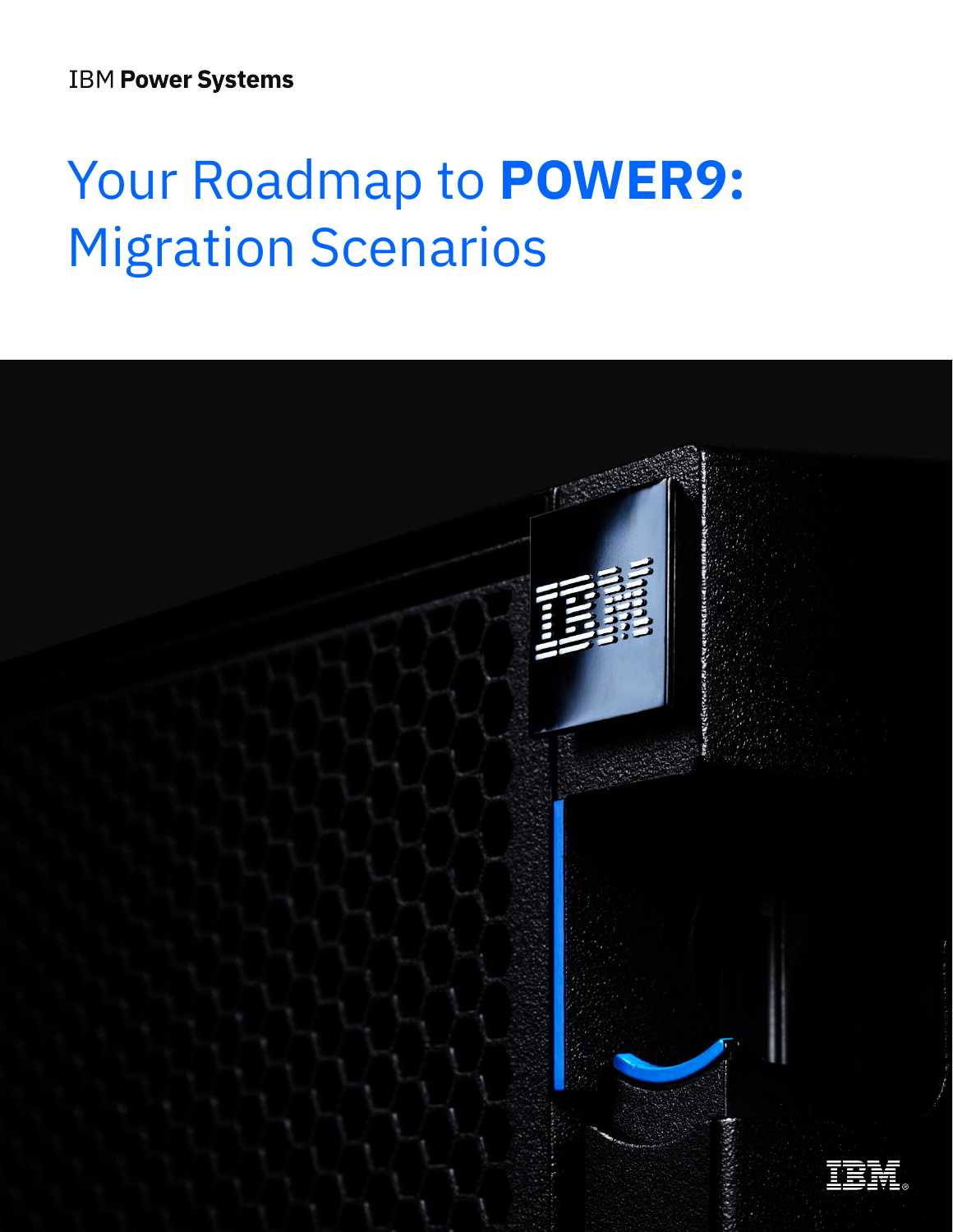## IBM **[POWER9](http://ibm.com/power)**

Making the investment to upgrade your systems ensures you have the most reliable foundational infrastructure for your daily operations.

IBM Power Systems have proven to be secure and reliable platforms that you have trusted to handle your most crucial data. By updating your foundation with the latest POWER9-based servers, you can effectively run your mission-critical requirements alongside modern, data-intensive workloads. Investing in POWER9 systems positions you to get the most out of your technology capital investment, and in many cases can provide significant cost savings.

This document provides some example migration scenarios and upgrade considerations of which POWER9-based server(s) may be best for your organization based on the previous generation Power servers currently running in your data center. When you are ready, your IBM sales representative or business partner can provide more specific guidance and a TCO analysis tailored to the specifics of your data center and your organization's business needs.

To schedule a consultation, contact your IBM sales representative or IBM Business Partner, or visit **[ibm.com/power](http://ibm.com/power)**.

IBM POWER9 servers easily integrate into your cloud and cognitive strategy and deliver superior price performance for your mission-critical workloads

> Up to **4.6x** faster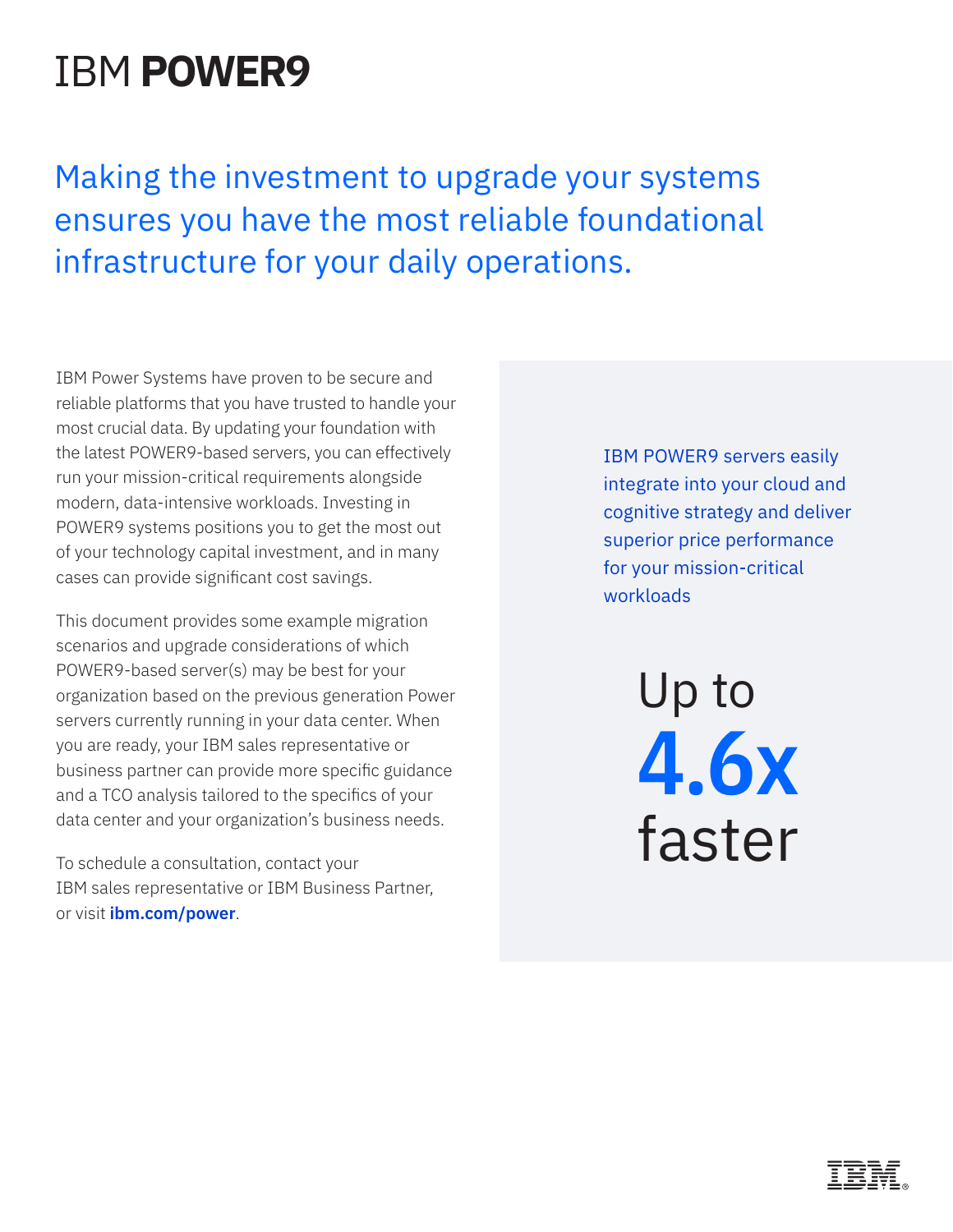## IBM **[POWER9](http://ibm.com/power)** S914

## Scale-Out Migration Scenario #1

#### Migrating from a previous Power model?

| <b>Previous Models</b>                     | <b>Recommended Model</b> |
|--------------------------------------------|--------------------------|
| All S720 models                            | S914                     |
| S740 up to 16c 3.6 GHz                     |                          |
| All S814 models                            |                          |
| POWER5 i5 515, i5 520,<br>p520/+/Q, i5 525 |                          |

#### Upgrade Considerations

- Always revisit current performance numbers for your situation<sup>1</sup>
- If you are replacing a Power 740, take a close look at your IO requirments
- Software licensing savings are significant for Power 740s with up to 16 cores
- Optimal for entry Oracle workloads and small Oracle Cluster based on the S914
- Due to the new Single Chip Module design, you can populate up to two sockets with up to a total of 24 cores for Oracle SE2, saving you money on licensing costs
- With two one socket systems (S914) you can build a small RAC cluster, increasing the scalability of your datacenter



- PowerVM virtualization is built into the POWER9 chip, boosting performance, increasing server utilization, and instantly cloud enabling your mission critical data
- You can use a temporary license to upgrade from PowerVM Standard to Enterprise and migrate using Live Partition Mobility, making migration more efficient with little downtime

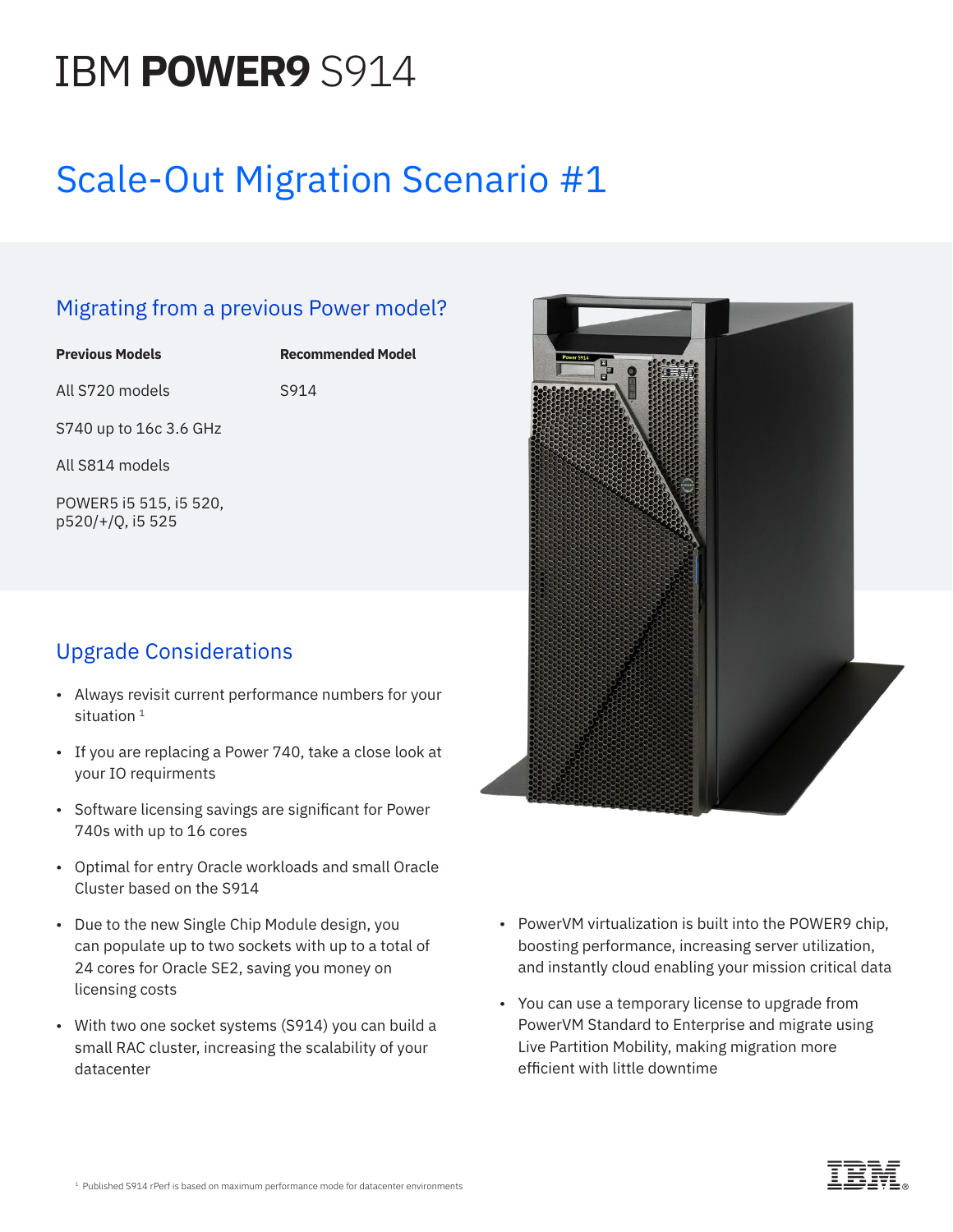# IBM **[POWER9](http://ibm.com/power)** S922

### Scale-Out Migration Scenario #2

#### Migrating from a previous Power model?

| <b>Previous Models</b> | <b>Recommended Model</b> |
|------------------------|--------------------------|
| All S710 models        | S922                     |
| All S730 models        |                          |
| All S822 models        |                          |
| All S750 models        |                          |
| POWER5 p505, p510/+/Q  |                          |

#### Upgrade Considerations

- Always revisit current performance numbers for your situation
- AIX customers should consider moving towards SMT8 to yield max performance
- PowerVM virtualization is built into the POWER9 chip, boosting performance, increasing server utilization, and instantly cloud enabling your mission critical data

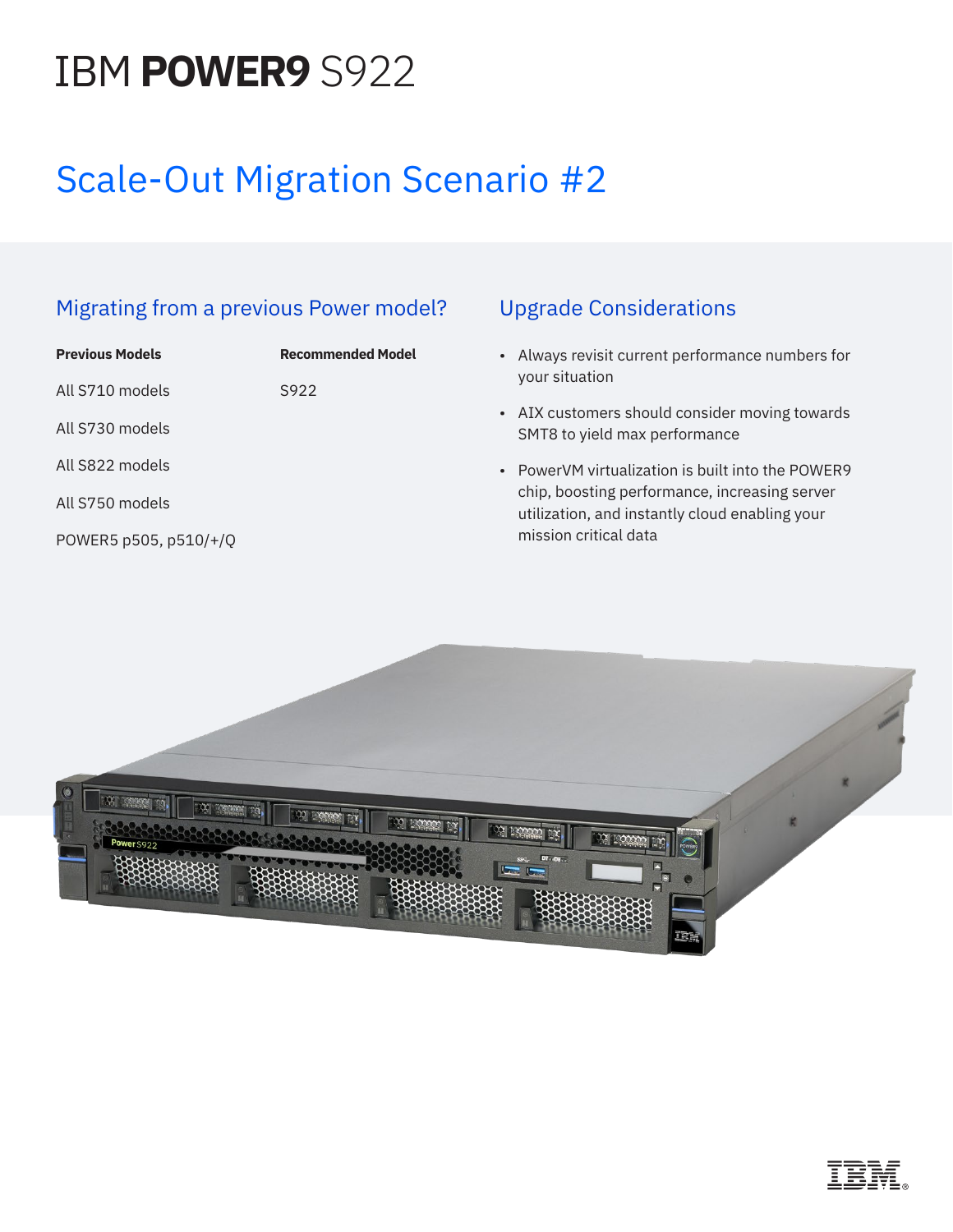# IBM **[POWER9](http://ibm.com/power)** S924

### Scale-Out Migration Scenario #3

#### Migrating from a previous Power model?

| <b>Previous Models</b>                  | <b>Recommended Model</b> |
|-----------------------------------------|--------------------------|
| S770 models up to P7 48c                | S924                     |
| S770 models up to P7 +<br>36c 4, 22 GHz |                          |
| S770 models up to P7 +<br>48c 3, 8 GHz  |                          |
| All S740 models                         |                          |
| All S750 models                         |                          |
| All S824 models                         |                          |
| POWER6 520, 550                         |                          |
| POWER i5 550, p550/+/Q                  |                          |

#### Upgrade Considerations

- PowerVM virtualization is built into the POWER9 chip, boosting performance, increasing server utilization, and instantly cloud enabling your mission critical data
- Consider moving towards SMT8 to yield maximum performance
- Oracle SE2 offering is available on 2 socket 12 core compared to POWER8 only 1 socket 12 core maximum (DCM vs SCM), saving you money on licensing costs